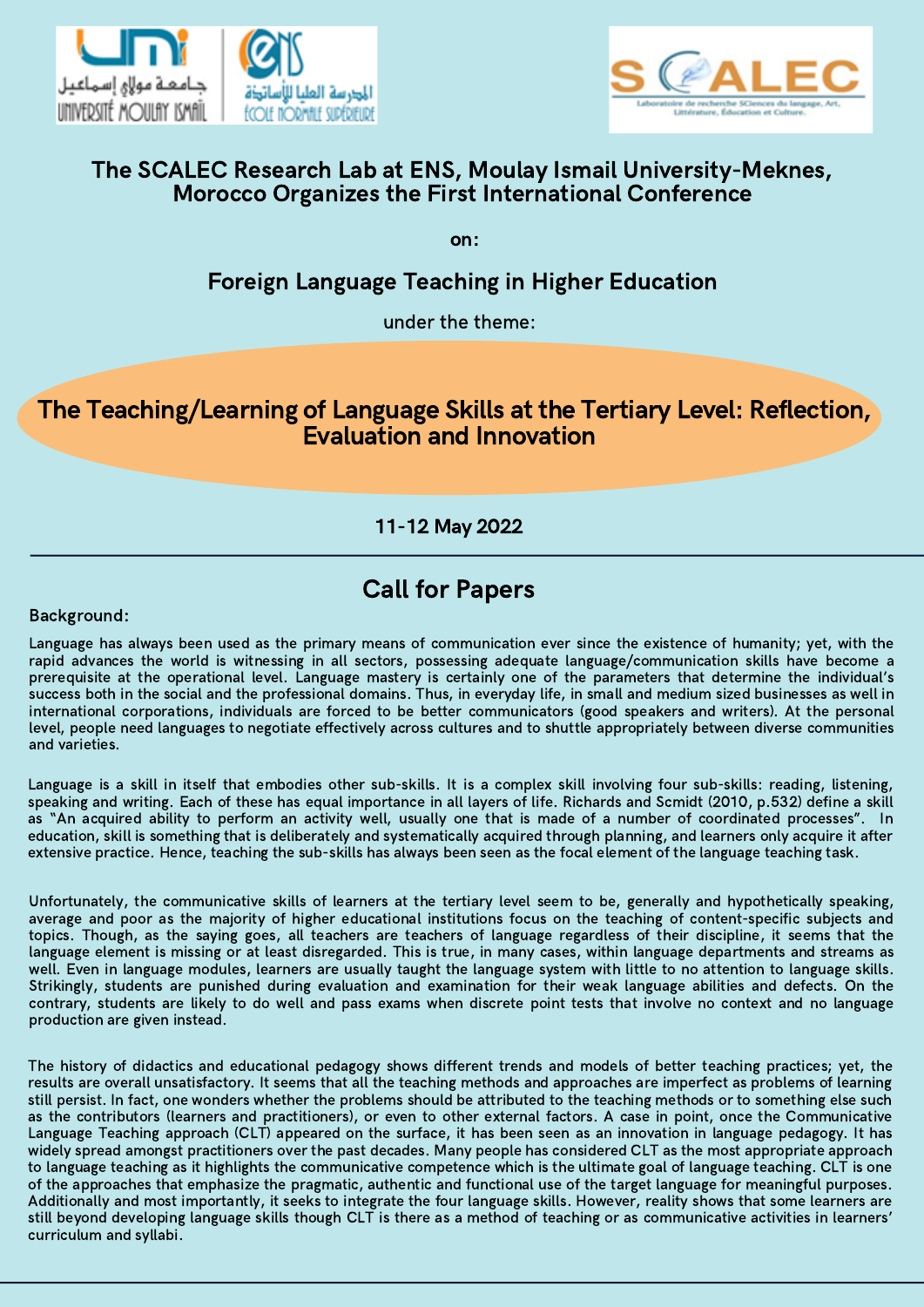Developing language skills being receptive or productive is not an easy process, especially within the time constraints and the full schedule of the academic year. This situation creates a number of challenges that we should overcome together as practitioners and learners. These latter badly need our help and guidance. Hence, it is our role, as teachers, to reflect upon our practices, evaluate the way we do things, as well as contribute in the finding of pedagogical solutions and alternatives. However, the real challenge we are facing is how to lead our students to learn and develop real life communicative skills within the examination-guided instruction.

Topics of interest for submission include, but are not limited to:

- Epistemology and Philosophy of Language
- Language Contact, Culture(s), Multilingualism
- Language Policy and Planning
- Language, Globalization and Job Market
- Internationalization and Democratization of Higher Education
- Subject Content and the Language of Instruction
- Second Language Learning and Skill Development
- Approaches, Methods, and Practices of Teaching Language
- Blended Learning and Virtual Classrooms
- Educational Technology in the Language Classroom
- Assessment, Evaluation and Testing
- Innovation in Language Teaching Pedagogy
- Professional Development, Leadership, Reflective Teaching and Creativity
- Needs Analysis in Adult Education
- Material Development and Curriculum Design
- Textbook Evaluation and Context of Learning
- Learner Centered Approaches and Learner Autonomy
- Metacognition and Learning Strategies
- Modes of Learning and the 21st Century Skills
- Literature, Linguistic and Communication skills

# Conference working languages: English and French

## Organizing committee:

# Scientific committee:

| Pr. AMZAOUROU Oulaid     | ENS, UMI               |
|--------------------------|------------------------|
| Pr. AZHAR Adil           | ENS, UM5               |
| Pr. BZIOUI Abdelhak      | <b>ENCG, UH1</b>       |
| Pr. EL AJRAOUI Taoufik   | <b>ENSAM, UM5</b>      |
| Pr. EL BOUBEKRI Abdellah | FLSH, UM1              |
| Pr. FATMI Hicham         | <b>FLSH, UMI</b>       |
| Pr. ELKANDOUSSI Mohamed  | EST, UMI               |
| Pr. GUAMGUAMI Mohammed   | FLSH, UM1              |
| Pr. HDOUCH Youcef        | FLSH, UIT              |
| Pr. MADANI ALAOUI Sadik  | <b>FLSH-DEM, USMBA</b> |
| Pr. NADRI Youssef        | FSJES, UH2             |
| Pr. YACHOULTI Mohammed   | <b>FLSH, UMI</b>       |
| Pr. ZERIOUH Mohammed     | ENS, UMI               |
| Pr. ZHIRI Younes         | ENS, UMI               |
|                          |                        |

- Pr. AFNAKAR Asmaa Pr. DAHMANY Khalid Pr. DEKHISSI Mohammed Pr. EL AMRANI Hafida Pr. EL BOUAZZAOUI Mohamed Pr. ElL KADIM Abdeljalil Pr. KADDOURI Abdelhafid Pr. KADDOURI Mehdi Pr. KAMAL Abderrahim Pr. MABROUR Abdelouahed Pr. MEHDI Fouad Pr. MESKINE Driss Pr. MESSAOUDI Leila Pr. OUASSOU Ali
- ENS, UMI ENS, UMI ENS, UMI FLSH, UIT FS-DEM, USMBA FLSH, UMI FP, UM1 FLSH, UM1 FLSH-DEM, USMBA FLSH, UCD FLSH, UMI ENS, UMI FLSH, UIT FLSH, UCA

Pr. JMAD Sabrine Pr. MENYANI Noureddine Pr. MESKINE Driss Pr. NECHAD Amina Pr. ZERIOUH Mohamed Pr. ZHIRI Younes

Pr. AFNAKAR Asmaâ Pr. AMZAOUROU Oulaid Pr. BENSALEH Laila Pr. BELHADDIOUI Meryem Pr. BOTOUB Ilham Pr. DAHMANY Khalid Pr. DEKHISSI Mohammed

# Conference Topics: